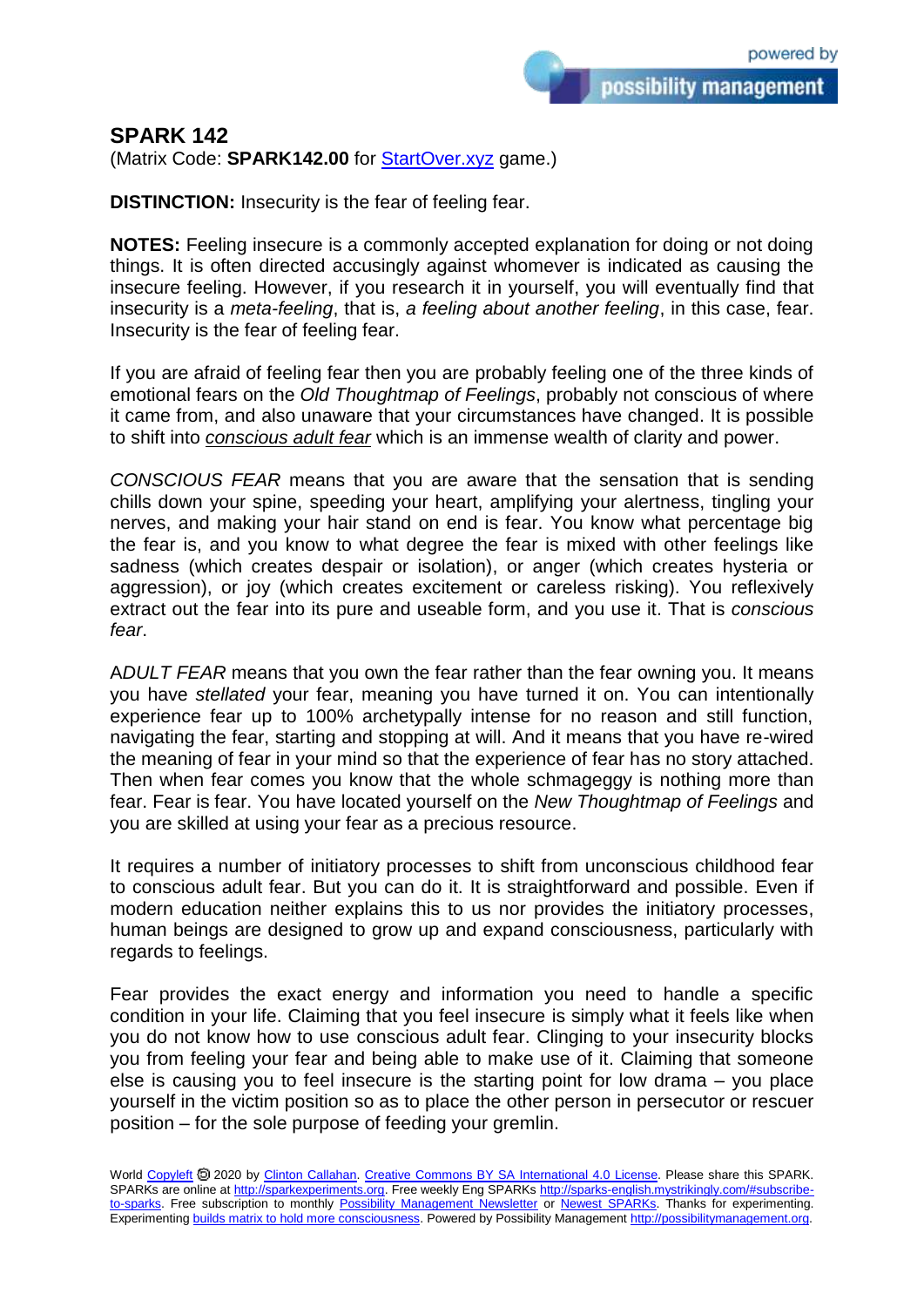But it gets even worse. Valuing and seeking security enslaves you to a false concept. The false concept is that security exists.

It doesn't. How could security exist when ultimately you and every other living thing are going to die?

As Helen Keller, the blind and deaf American social activist wrote in her 1957 book *The Open Door*, "Security is mostly a superstition. It does not exist in nature… Life is either a daring adventure, or nothing."

If security is a superstition, then *in*security is also a superstition. The following experiments are about entering the daring adventure.

## **EXPERIMENTS:**

The first experiment is to mine and document the treasures in your insecurities. The second is to enter the playing field of creative insecurity.

## **SPARK142.01** MINING THE TREASURES OF YOUR INSECURITIES

Start identifying each moment you are feeling what might be *insecurity*. You might feel nervous, withdrawn, hesitating, resentful, over-reactive, blaming, being adaptive, staying home, staying out of contact, not playing, being depressive, being overserious, and so on. You may feel insecure far more often than you realize.

For the next 5 days make a list with three columns in your *Beep! Book*. Each time you feel insecure write down these three things: 1. The thought or incident that precedes the insecurity, 2. The fear you are afraid to feel that is being blocked by the insecurity, and 3. The wise action that could result if you used the energy and information provided by the fear. Pay particular attention to your tiniest insecurities for mining the treasures they hold. A typical list might look something like this:

INCIDENT/THOUGHT THE FEAR IS ABOUT WISE ACTION TO TAKE Post woman is coming Not having paid a bill Call company, make a deal Telephone rings My ex-boyfriend calling Tell him to stop calling Grey sky **Possible rain or snow** Bring coat, change plans Looking in the mirror Not looking beautiful Go to Possibility Team Pain in left shoulder Torn ligament? Visit healer, have patience Seeing the clock Forgot an appointment? Look in calendar Looking at the menu Being too fat **Don't let gremlin order** Idea for a film project Having no team Ask at Possibility Team House is a mess Not being a good Dad Use Voice Blaster shoot voices News of government Powerless re: global warming Create resilient community Resilient community Being seen as a sect Remember Bright Principles I change, lose friends Being alone Call a new friend: be honest Kids complain re: school Is school abusing my kids? Take kids out of school Taking kids out of school Being overwhelmed by kids Learn about freeschooling I'm bored, not challenged Not being normal Make new boundaries

It's getting late, hungry No dinner? I'm a bad wife Empty fridge onto table, self-created meals today!